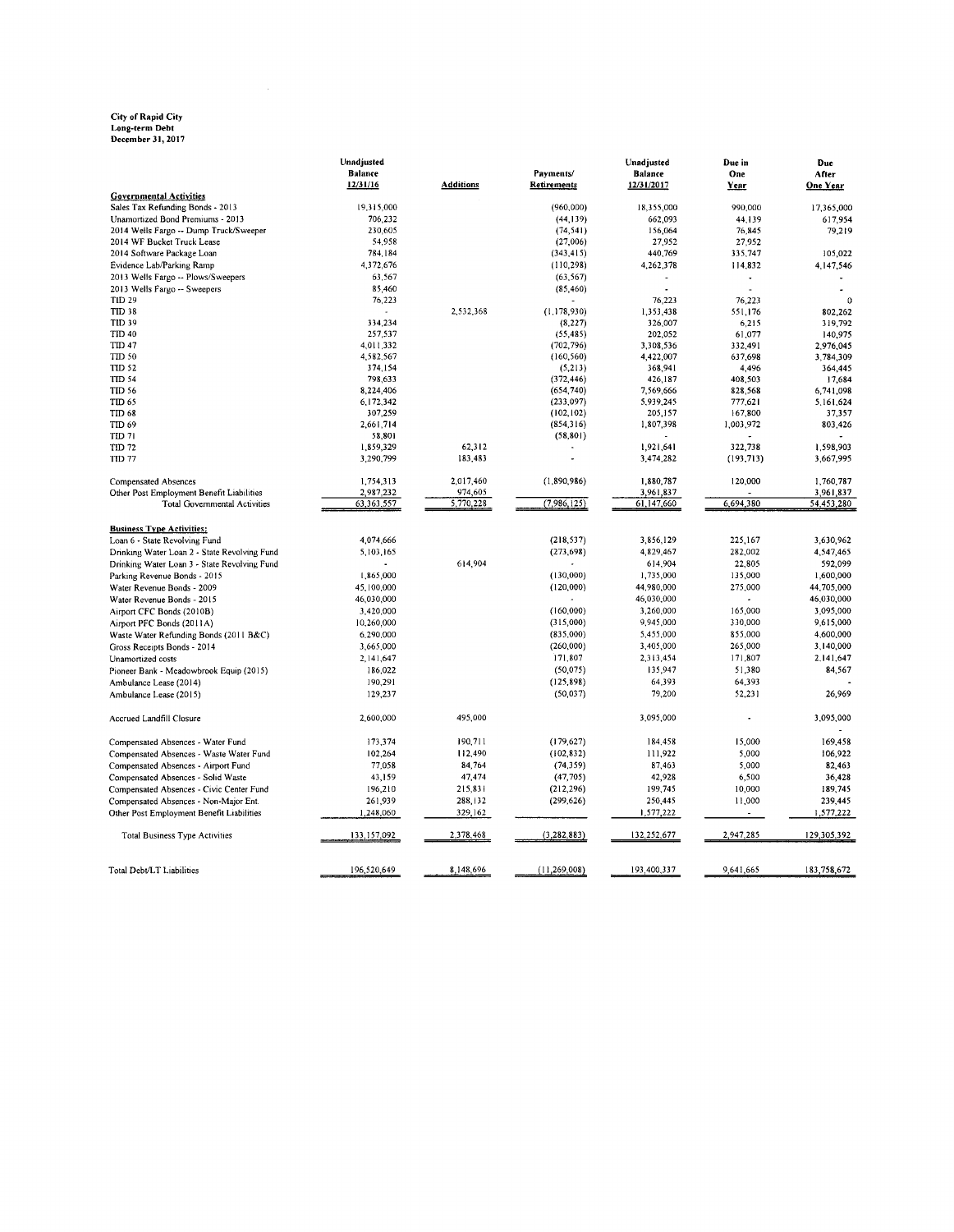#### **CITY OF RAPID CITY<br>BALANCE SHEET GOVERNMENTAL FUNDS DECEMBER 31, 2017**

|                                                                          | General<br>Fund                       |    | <b>Capital Improvements</b><br>& Vision<br>Fund |      | <b>Utility</b><br><b>Facilities</b><br>Fund |   | Other<br>Governmental<br>Funds |   | Total<br>Governmental<br>Funds |
|--------------------------------------------------------------------------|---------------------------------------|----|-------------------------------------------------|------|---------------------------------------------|---|--------------------------------|---|--------------------------------|
| <b>ASSETS:</b>                                                           |                                       |    |                                                 |      |                                             |   |                                |   |                                |
| 101 Cash and Cash Equivalents                                            | s<br>4,581,872 \$                     |    | 40,300,436                                      | - \$ | 869,476 \$                                  |   | 3,557,520 \$                   |   | 49,309,304                     |
| 107.1 Restricted Cash                                                    |                                       |    |                                                 |      |                                             |   | 146,668                        |   | 146,668                        |
| 106 Cash with Fiscal Agent, Restricted                                   | ä,                                    |    |                                                 |      | 3,168,048                                   |   |                                |   | 3,168,048                      |
| 151 Investments                                                          | 6,800,864                             |    | 18,593,354                                      |      | 3,972,423                                   |   | 42,387                         |   | 29,409,028                     |
| Property Taxes Receivable--Delinquent<br>108<br>110 Sales Tax Receivable | 224,612<br>3,117,457                  |    | 3,116,920                                       |      | 541,726                                     |   | 111,709<br>$\bullet$           |   | 336,321<br>6,776,103           |
| 115 Accounts Receivable, Net                                             | 548,653                               |    |                                                 |      |                                             |   | 94,540                         |   | 643,193                        |
| 121 Special Assessments Receivable--Current                              | 20,843                                |    |                                                 |      |                                             |   | 5,608                          |   | 26,451                         |
| 122 Special Assessments Receivable--Delinquent                           | 6,810                                 |    |                                                 |      |                                             |   | 26,727                         |   | 33,537                         |
| 123 Special Assessments Receivable--Deferred                             | 194,343                               |    |                                                 |      |                                             |   |                                |   | 194,343                        |
| 128 Notes Receivable                                                     | 476,900                               |    | 204,622                                         |      |                                             |   | ٠                              |   | 681,522                        |
| 131 Due from Other Funds                                                 | 167,815                               |    | 19,886                                          |      | 836,942                                     |   | $\blacksquare$                 |   | 1,024,643                      |
| 133 Advance to Other Funds                                               | 1,019,564                             |    | 1,523,960                                       |      | 360,653                                     |   | $\overline{\phantom{a}}$       |   | 2,904,177                      |
| 132 Due from Other Governments                                           | 716,032                               |    |                                                 |      |                                             |   | 69,580                         |   | 785,612                        |
| 135 Interest Receivable                                                  | 88,445                                |    | 67,973                                          |      | 21,664                                      |   | 1,417                          |   | 179,499                        |
| 141 Inventory<br><b>Total Assets</b>                                     | 643,186<br>18,607,396<br>s            | s  | 63,827,151                                      | \$   | 9,770,932                                   | S | 4,056,156                      | s | 643,186<br>96,261,635          |
|                                                                          |                                       |    |                                                 |      |                                             |   |                                |   |                                |
| LIABILITIES, DEFERRED INFLOWS OF RESOURCES<br><b>AND FUND BALANCES:</b>  |                                       |    |                                                 |      |                                             |   |                                |   |                                |
| Liabilities:                                                             |                                       |    |                                                 |      |                                             |   |                                |   |                                |
| 201 Claims Payable                                                       | 844,086                               |    | 2,091,503                                       |      | 2,973                                       |   | 543,186                        |   | 3,481,748                      |
| 216 Wages Payable                                                        | 438,876                               |    |                                                 |      |                                             |   | 8,812                          |   | 447,688                        |
| 208 Due to Other Funds                                                   |                                       |    |                                                 |      | $\overline{a}$                              |   | 869,626                        |   | 869,626                        |
| 236 Advance from Other Funds<br><b>Total Liabilities</b>                 | $\overline{\phantom{a}}$<br>1,282,962 |    | 2.091.503                                       |      | $\tilde{\phantom{a}}$<br>2,973              |   | 8,375,381<br>9,797,005         |   | 8,375,381<br>13, 174, 443      |
|                                                                          |                                       |    |                                                 |      |                                             |   |                                |   |                                |
| Deferred Inflows of Resources:                                           |                                       |    |                                                 |      |                                             |   |                                |   |                                |
| 247 Unavailable Revenue -- Grants                                        | 93,224                                |    |                                                 |      | $\overline{a}$                              |   |                                |   | 93,224                         |
| 245 Unavailable Revenue -- Property Taxes                                | 55,243                                |    |                                                 |      |                                             |   | 43,007                         |   | 98,250                         |
| 246 Unavailable Revenue -- Special Assessments                           | 227,406                               |    |                                                 |      | $\overline{\phantom{a}}$                    |   |                                |   | 227,406                        |
| Total Deferred Inflows of Resources:                                     | 375,873                               |    | $\ddot{\phantom{a}}$                            |      |                                             |   | 43,007                         |   | 418,880                        |
| Fund Balances:                                                           |                                       |    |                                                 |      |                                             |   |                                |   |                                |
| 263 Nonspendable                                                         | 643,186                               |    |                                                 |      |                                             |   |                                |   | 643,186                        |
| 263.01 Inventory<br>263.04 Advances                                      | 1,019,564                             |    | 1,523,960                                       |      | 360,653                                     |   |                                |   | 2,904,177                      |
| 263.05 Notes Receivables                                                 | 476,900                               |    | 204,622                                         |      |                                             |   |                                |   | 681,522                        |
| 263.51 Perpetual Care Cemetery                                           |                                       |    |                                                 |      | $\ddot{\phantom{0}}$                        |   | 50,000                         |   | 50,000                         |
| 264 Restricted                                                           |                                       |    |                                                 |      |                                             |   |                                |   |                                |
| 264.01 Debt Service                                                      |                                       |    |                                                 |      | 1,570,939                                   |   | 3,119,872                      |   | 4,690,811                      |
| 264.02 Capital Projects                                                  |                                       |    |                                                 |      | 5,961,000                                   |   |                                |   | 5,961,000                      |
| 264.03 Cemetery Perpetual Care                                           |                                       |    |                                                 |      |                                             |   | 46,969                         |   | 46,969                         |
| 264.05 Library                                                           |                                       |    |                                                 |      | $\blacksquare$                              |   | 32,613                         |   | 32,613                         |
| 264.09 Business Improvement District                                     |                                       |    |                                                 |      | ä,                                          |   | 15,140                         |   | 15,140                         |
| 264.97 Grant                                                             |                                       |    |                                                 |      |                                             |   | 58,402                         |   | 58,402                         |
| 265 Committed<br>265.02 Capital Replacements                             |                                       |    |                                                 |      | 1,875,367                                   |   |                                |   | 1,875,367                      |
| 265.04 Vision & Capital Improvements                                     |                                       |    | 58,806,862                                      |      |                                             |   |                                |   | 58,806,862                     |
| 265.99 Erosion/Sediment Control                                          |                                       |    |                                                 |      |                                             |   | 44,420                         |   | 44,420                         |
| 266 Assigned                                                             |                                       |    |                                                 |      |                                             |   |                                |   |                                |
| 266.01 Assigned for Next Year's Appropriation                            | 1,459,239                             |    | 1,200,204                                       |      |                                             |   | $\overline{a}$                 |   | 2,659,443                      |
| 267 Unassigned                                                           | 13,349,672                            |    |                                                 |      |                                             |   | (9, 151, 272)                  |   | 4,198,400                      |
| <b>Total Fund Balances</b>                                               | 16,948,561                            |    | 61,735,648                                      |      | 9,767,959                                   |   | (5, 783, 856)                  |   | 82,668,312                     |
| TOTAL LIABILITIES, DEFERRED INFLOWS OF                                   |                                       |    |                                                 |      |                                             |   |                                |   |                                |
| <b>RESOURCES AND FUND BALANCES</b>                                       | 18,607,396<br>S                       | -S | 63,827,151                                      | s    | 9,770,932 \$                                |   | 4,056,156 \$                   |   | 96,261,635                     |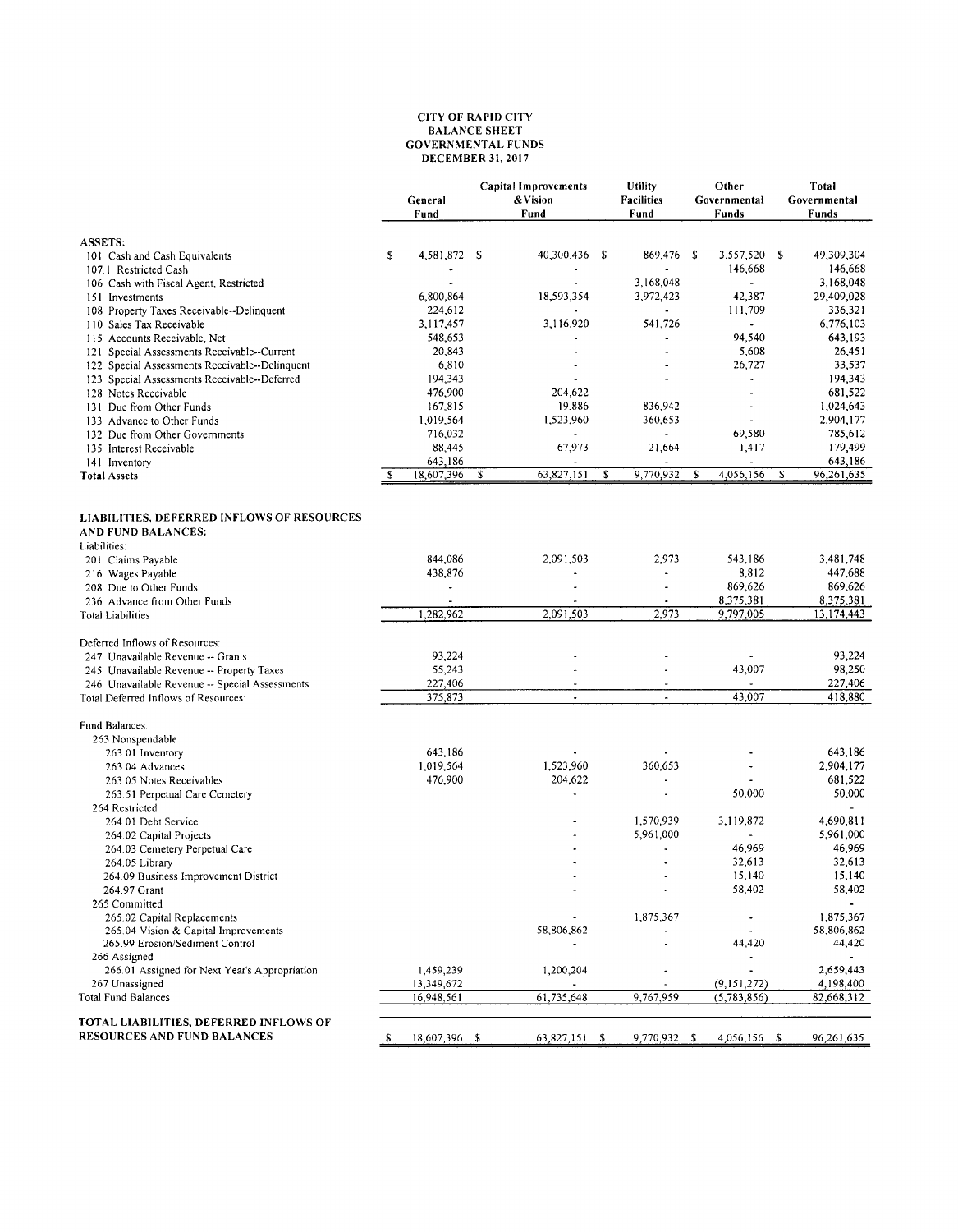# CITY OF RAPID CITY<br>STATEMENT OF REVENUES, EXPENDITURES AND CHANGES IN FUND BALANCES<br>GOVERNMENTAL FUNDS<br>FOR THE YEAR ENDED DECEMBER 31, 2017

|                                             |   |                      | <b>Capital Improvements</b> | <b>Utility</b>    | Other             | Total        |
|---------------------------------------------|---|----------------------|-----------------------------|-------------------|-------------------|--------------|
|                                             |   | General              | & Vision                    | <b>Facilities</b> | Governmental      | Governmental |
|                                             |   | Fund                 | Fund                        | Fund              | Funds             | <b>Funds</b> |
| <b>Revenues:</b>                            |   |                      |                             |                   |                   |              |
| 310 Taxes:                                  |   |                      |                             |                   |                   |              |
| 311 General Property Taxes                  | S | 16,572,668 \$        |                             | \$                | s<br>8,334,939 \$ | 24,907,607   |
| 313 General Sales and Use Taxes             |   | 25,728,921           | 25,721,884                  | 4,472,476         |                   | 55,923,281   |
| 314 Gross Receipts Business Taxes           |   | 675,987              |                             |                   | 1,566,368         | 2,242,355    |
| 320 Licenses and Permits                    |   | 2,543,874            |                             |                   |                   | 2,543,874    |
| 330 Intergovernmental Revenue:              |   |                      |                             |                   |                   |              |
| 331 Federal Grants                          |   | 2,507,720            |                             |                   | 464,873           | 2,972,593    |
| 334 State Grants                            |   | 20,000               |                             |                   |                   | 20,000       |
| 334.02 Surface Transportation Program (STP) |   |                      | 2,462,428                   |                   | L.                | 2,462,428    |
| 335 State Shared Revenue:                   |   |                      |                             |                   |                   |              |
| 335.01 Bank Franchise Tax                   |   | 158,155              |                             |                   |                   | 158,155      |
| 335.03 Liquor Tax Reversion                 |   | 421,886              |                             |                   |                   | 421,886      |
| 335.04 Motor Vehicle Licenses (5%)          |   | 55,511               |                             |                   |                   | 55,511       |
| 335.06 Fire Insurance Reversion             |   | 240,225              |                             |                   |                   | 240,225      |
| 335.08 Local Government Highway             |   |                      |                             |                   |                   |              |
| and Bridge Fund                             |   | 694,050              |                             |                   |                   | 694.050      |
| 338 County Shared Revenue:                  |   |                      |                             |                   |                   |              |
| 338.01 County Road Tax (25%)                |   | 544,768              |                             |                   |                   | 544,768      |
| 340 Charges for Goods and Services:         |   |                      |                             |                   |                   |              |
| 341 General Government                      |   | 492,364              |                             |                   |                   | 492,364      |
| 342 Public Safety                           |   | 2,200,227            |                             |                   |                   | 2,200,227    |
| 343 Public Works                            |   | 119,078              |                             |                   |                   | 119,078      |
| 345 Health & Welfare                        |   | 367,861              |                             |                   | $\overline{a}$    | 367,861      |
| 346 Culture and Recreation                  |   | 1,996,087            |                             |                   |                   | 1,996,087    |
| 348 Cemetery                                |   |                      |                             |                   | 10,816            | 10,816       |
| 349 Conservation & Development              |   | $\ddot{\phantom{0}}$ |                             |                   | 78,748            | 78,748       |
| 350 Fines and Forfeits:                     |   |                      |                             |                   |                   |              |
| 351 Court Fines and Costs                   |   | 9,993                |                             |                   |                   | 9,993        |
| 354 Library                                 |   |                      |                             |                   | 69,152            | 69,152       |
| 360 Miscellaneous Revenue:                  |   |                      |                             |                   |                   |              |
| 361 Interest Earnings                       |   | 265,863              | 426,551                     | 231,916           | 9,362             | 933,692      |
| 362 Rentals                                 |   | 205,873              |                             |                   |                   | 205,873      |
| 363 Special Assessments                     |   | ÷                    |                             |                   | 209,897           | 209,897      |
| 367 Contributions and Donations             |   |                      |                             |                   | 48,521            | 48,521       |
| 369 Other                                   |   | 42,222               | 197,961                     | 278,110           | 193,576           | 711,869      |
| Total Revenue                               |   | 55,863,333           | 28,808,824                  | 4,982,502         | 10,986,252        | 100,640,911  |
|                                             |   |                      |                             |                   |                   |              |
| Expenditures:                               |   |                      |                             |                   |                   |              |
| 410 General Government:                     |   |                      |                             |                   |                   |              |
| 412 Executive-Mayor & Council               |   | 843,082              |                             |                   |                   | 843,082      |
| 414 Financial - Community Resources         |   | 1,347,671            |                             |                   |                   | 1,347,671    |
| 414 Financial - Finance                     |   | 855,520              |                             |                   |                   | 855,520      |
| 414 Financial - Attorney                    |   | 227,665              |                             |                   |                   | 227,665      |
| 419 Other - Government Buildings            |   | 779,871              | 289,970                     |                   |                   | 1,069,841    |
| 420 Public Safety:                          |   |                      |                             |                   |                   |              |
| 421 Police                                  |   | 15,968,507           |                             |                   |                   | 15,968,507   |
| 422 Fire                                    |   | 12,324,007           |                             |                   |                   | 12,324,007   |
| 429 Other Protection-Code Enforcement       |   | 185,854              |                             |                   |                   | 185,854      |
| 429 Other Protection-ACE                    |   | 1,575,815            |                             |                   |                   | 1,575,815    |
| 429 Other Protection-Emergency Mgt          |   | 137,510              |                             | ä,                | ä,                | 137,510      |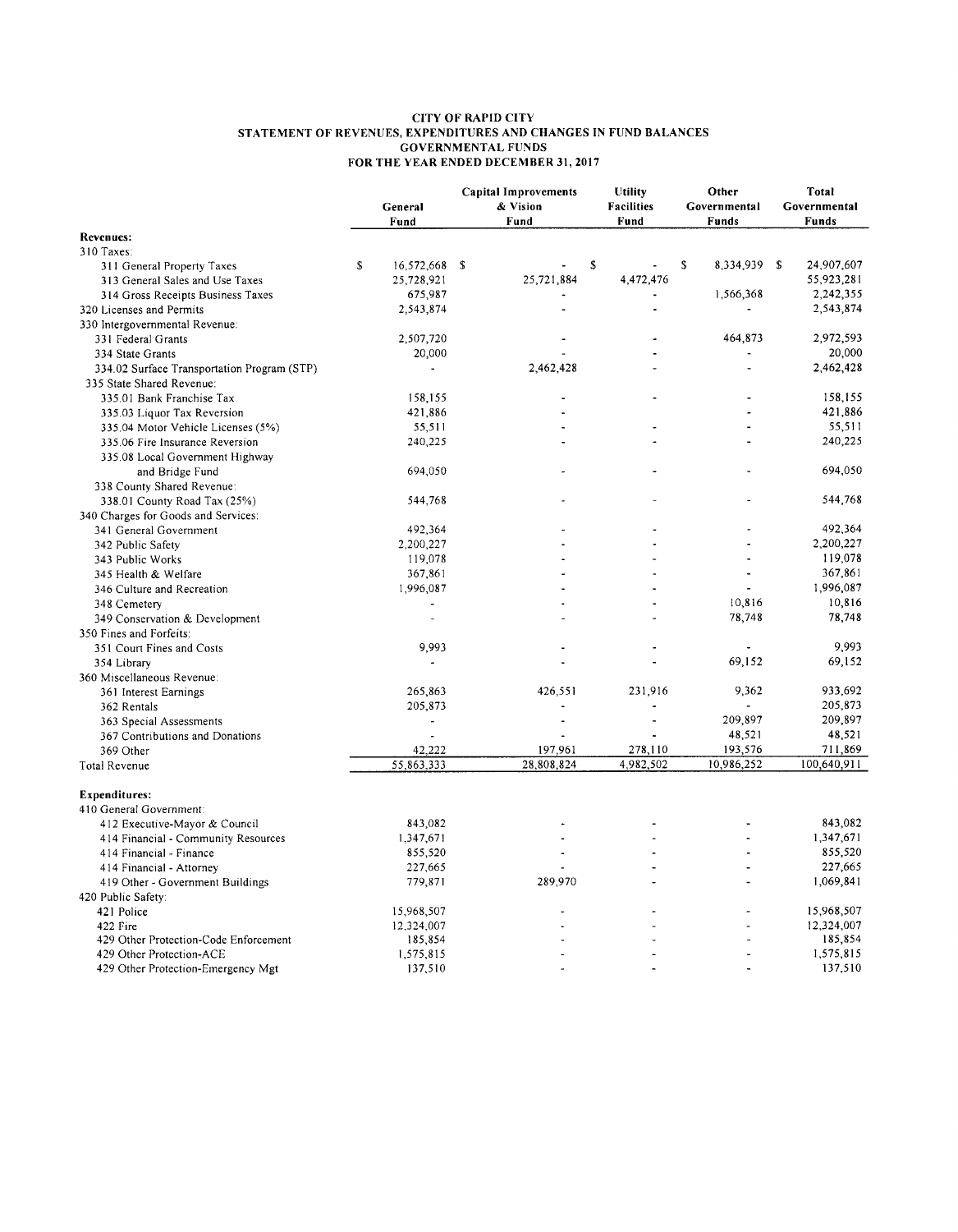#### **CITY OF RAPID CITY** STATEMENT OF REVENUES, EXPENDITURES AND CHANGES IN FUND BALANCES<br>GOVERNMENTAL FUNDS FOR THE YEAR ENDED DECEMBER 31, 2017

|                                        |                                             | Consolidated     | Utility           | Other            | Total         |
|----------------------------------------|---------------------------------------------|------------------|-------------------|------------------|---------------|
|                                        | General                                     | Construction     | <b>Facilities</b> | Governmental     | Governmental  |
|                                        | Fund                                        | Fund             | Fund              | <b>Funds</b>     | <b>Funds</b>  |
| 430 Public Works:                      |                                             |                  |                   |                  |               |
| 431 Highways and Streets               | 4,941,909                                   | 535,746          |                   |                  | 5,477,655     |
| 431.1 Administration                   | 846,317                                     | 1,723,248        |                   |                  | 2,569,565     |
| 440 Health and Welfare:                |                                             |                  |                   |                  |               |
| 441 Health                             | 513,494                                     |                  |                   |                  | 513,494       |
| 444 Humane Society                     | 298,896                                     |                  |                   |                  | 298,896       |
| 449 Other - Public Transit             | 1,743,002                                   |                  |                   |                  | 1,743,002     |
| 449 Other - Air Quality                | 61,415                                      |                  |                   |                  | 61,415        |
| 450 Culture and Recreation:            |                                             |                  |                   |                  |               |
| 451 Recreation                         | 439,301                                     | 136,972          |                   |                  | 576,273       |
|                                        |                                             |                  |                   |                  |               |
| 451 Swimming Pools                     | 2,166,210                                   |                  |                   |                  | 2,166,210     |
| 451 Ice Arena                          | 603,893                                     |                  |                   |                  | 603,893       |
| 452 Parks                              | 2,626,573                                   |                  |                   |                  | 2,626,573     |
| 455 Libraries                          | 3,102,202                                   |                  |                   | 49,230           | 3,151,432     |
| 457 Historical Preservation            | 17,093                                      |                  |                   | $\blacksquare$   | 17,093        |
| 459 Other - Parks & Rec Administration | 672,273                                     |                  |                   |                  | 672,273       |
| 459 Other - Retired Senior (RSVP)      |                                             |                  |                   | 114,605          | 114,605       |
| 459 Other - Cemetery                   | 311,086                                     |                  |                   | 73               | 311,159       |
| 459 Other - Subsidies                  | 783,339                                     |                  |                   |                  | 783,339       |
| 460 Conservation and Development:      |                                             |                  |                   |                  |               |
| 465 Economic Development               | 417,500                                     | 1,777,813        |                   |                  | 2,195,313     |
| 465 Community Development              | 55,710                                      |                  |                   | 682,821          | 738,531       |
| 465 Transportation Planning            | 403,596                                     |                  |                   |                  | 403,596       |
| 465 GIS Information System             | 182,037                                     |                  |                   |                  | 182,037       |
| 470 Debt Service                       | 263,617                                     | 652,363          | 1,338,077         | 6,095,617        | 8,349,674     |
| 485 Capital Outlay                     | 3,474,355                                   | 14,914,665       |                   |                  | 18,389,020    |
| 490 Miscellaneous:                     |                                             |                  |                   |                  |               |
| 492 Other Expenditures                 |                                             |                  |                   | 1,956,631        | 1,956,631     |
| <b>Total Expenditures</b>              | 58,169,320                                  | 20,030,777       | 1,338,077         | 8,898,977        | 88,437,151    |
| Excess of Revenue Over (Under)         |                                             |                  |                   |                  |               |
| Expenditures                           | (2,305,987)                                 | 8,778,047        | 3,644,425         | 2,087,275        | 12,203,760    |
| <b>Other Financing Sources (Uses):</b> |                                             |                  |                   |                  |               |
| <b>Transfers Out</b><br>511            | (734, 864)                                  |                  | (3,011,392)       |                  | (3,746,256)   |
| 391.01 Transfers In                    | 510,678                                     | 1,959,867        |                   | 35,000           | 2,505,545     |
| 391.03 Sale of Municipal Property      | 28,998                                      |                  |                   |                  | 28,998        |
| Total Other Financing Sources (Uses)   | (195, 188)                                  | 1,959,867        | (3,011,392)       | 35,000           | (1, 211, 713) |
|                                        |                                             |                  |                   |                  |               |
| Net Change in Fund Balances            | (2,501,175)                                 | 10,737,914       | 633,033           | 2,122,275        | 10,992,047    |
| Fund Balance - Beginning               | 19,449,736                                  | 50,997,734       | 9,134,926         | (7,906,131)      | 71,676,265    |
| <b>FUND BALANCE- ENDING</b>            | $\overline{\mathcal{E}}$<br>16,948,561<br>S | 61,735,648<br>\$ | 9,767,959<br>S    | $(5,783,856)$ \$ | 82,668,312    |
|                                        |                                             |                  |                   |                  |               |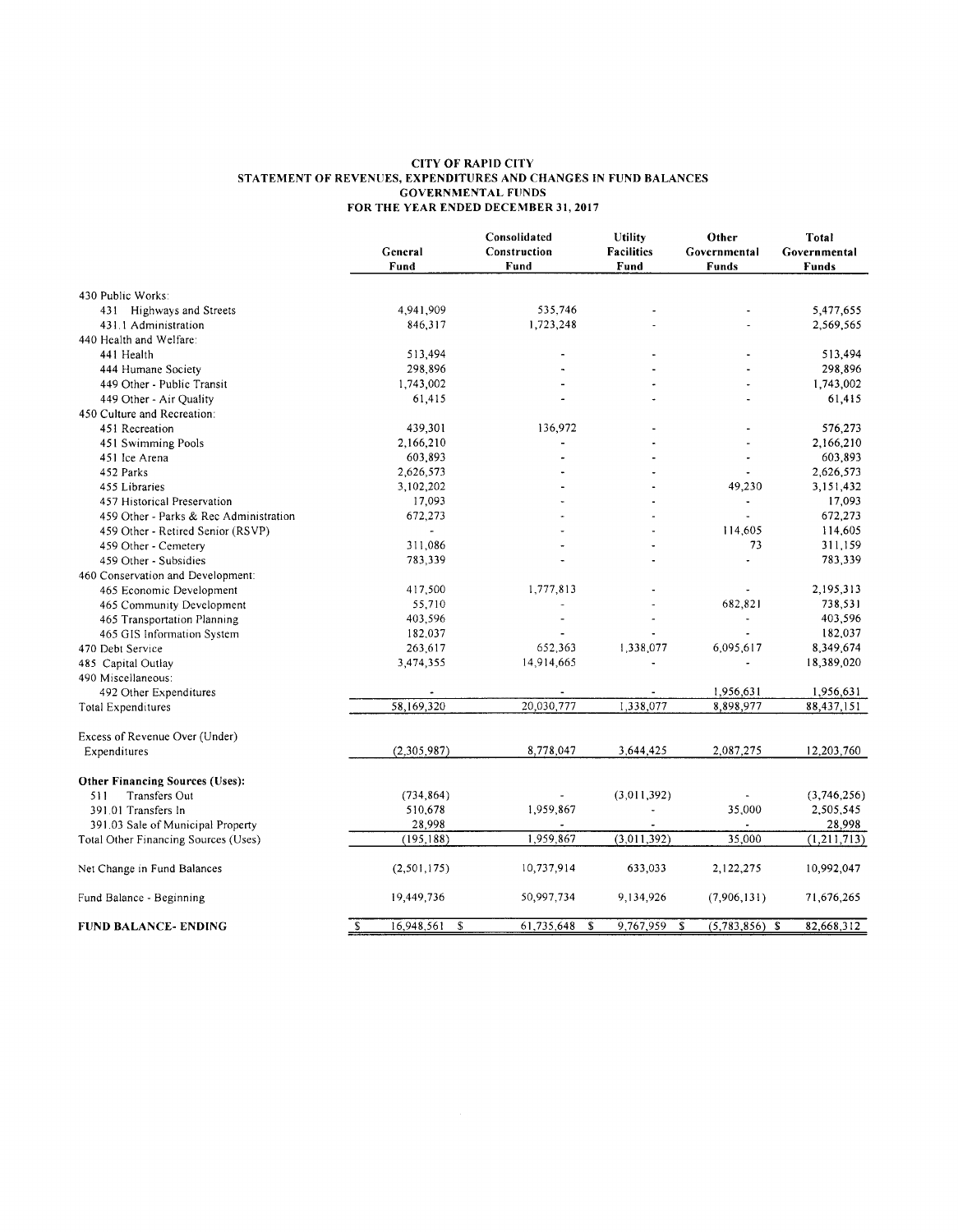## **CITY OF RAPID CITY<br>STATEMENT OF NET POSITION<br>PROPRIETARY FUNDS<br>DECEMBER 31, 2017**

|                                                                             |   | <b>Enterprise Funds</b>    |                             |      |                                                |  |                          |                                    |                                  |  |                               |                                                                     |
|-----------------------------------------------------------------------------|---|----------------------------|-----------------------------|------|------------------------------------------------|--|--------------------------|------------------------------------|----------------------------------|--|-------------------------------|---------------------------------------------------------------------|
|                                                                             |   | Water<br>Fund              | Wastewater<br>Fund          |      | <b>Solid Waste</b><br>Disposal<br>Fund         |  | Airport<br>Fund          | Civic Center<br>Enterprise<br>Fund | Nonmajor<br>Proprietary<br>Funds |  | <b>Totals</b>                 | Internal<br><b>Service Funds</b>                                    |
| ASSETS:                                                                     |   |                            |                             |      |                                                |  |                          |                                    |                                  |  |                               |                                                                     |
| Current Assets:                                                             | s |                            |                             |      | 1,878,998 \$                                   |  | 8,902,762 \$             |                                    |                                  |  |                               |                                                                     |
| 101 Cash and Cash Equivalents<br>106 Cash with Fiscal Agent, Restricted     |   | 6,664,518 \$<br>50,361,712 | 451,623 \$<br>1,153,430     |      |                                                |  | 1,470,677                | 3,383,948 \$                       | 7,679,980 \$<br>177,380          |  | 28,961,829 \$<br>53,163,199   | 11,983,409                                                          |
| 107 Restricted Investments                                                  |   |                            |                             |      | 3,095,000                                      |  |                          |                                    |                                  |  | 3,095,000                     |                                                                     |
| 151 Investments                                                             |   | 1,760,894                  | 1,741,258                   |      | 2,730,154                                      |  |                          | 87,092                             | 309,562                          |  | 6,628,960                     | 1,066,650                                                           |
| 115 Accounts Receivable                                                     |   | 861,643                    | 692,442                     |      | 96,195                                         |  | 371,154                  | 101,890                            | 9,178,896                        |  | 11,302,220                    | 201,092                                                             |
| 116 Estimated Uncollectable Accounts Receivable                             |   | (190,000)                  | (175,000)                   |      | (25,000)                                       |  | (45,000)                 |                                    | (6, 250, 000)                    |  | (6,685,000)                   |                                                                     |
| 117 Unbilled Accounts Receivable                                            |   | 465,855                    | 425,863                     |      | 187,108                                        |  |                          |                                    | 46,777                           |  | 1,125,603                     |                                                                     |
| 110 Sales Tax Receivable                                                    |   |                            |                             |      | 5,801                                          |  |                          | 429,891                            | 15,164                           |  | 450,856                       |                                                                     |
| 121 Special Assessments Receivable--Current                                 |   |                            |                             |      |                                                |  |                          |                                    | 2,335,811<br>13,937              |  | 2,335,811<br>13,937           |                                                                     |
| 122 Special Assessments Receivable--Deliquent<br>131 Due from Other Funds   |   |                            |                             |      |                                                |  |                          | 199,252                            |                                  |  | 199,252                       |                                                                     |
| 132 Due from Other Government                                               |   | 13,386                     |                             |      |                                                |  | 824,632                  | 5,654                              | 63,504                           |  | 907,176                       |                                                                     |
| 135 Interest Receivable                                                     |   | 124,308                    | 13,375                      |      | 19,299                                         |  | 1,935                    | 289                                | 2,051                            |  | 161,257                       | 3,960                                                               |
| 142 Inventory of Stores Purchased for Resale                                |   | 75,556                     | 23,814                      |      |                                                |  |                          | 113,903                            | 27,005                           |  | 240,278                       |                                                                     |
| <b>Total Current Assets</b>                                                 |   | 60,137,872                 | 4,326,805                   |      | 7,987,555                                      |  | 11,526,160               | 4,321,919                          | 13,600,067                       |  | 101,900,378                   | 13,255,111                                                          |
| Noncurrent Assets:                                                          |   |                            | 5.630,650                   |      |                                                |  |                          |                                    |                                  |  | 5,630,650                     |                                                                     |
| 133 Advance to Other Funds<br>157 Unamortized Discount                      |   |                            |                             |      |                                                |  | 7,811                    | 231,800                            | 42,621                           |  | 282,232                       |                                                                     |
| 189 Net Pension Asset                                                       |   |                            | $\mathbf{r}$                |      |                                                |  | $\overline{\phantom{a}}$ |                                    | 690                              |  | 690                           |                                                                     |
| Capital Assets                                                              |   |                            |                             |      |                                                |  |                          |                                    |                                  |  |                               |                                                                     |
| 160 Land                                                                    |   | 6,062.925                  | 948,260                     |      | 2,499,851                                      |  | 1,084,000                | 1,091,683                          | 4,648,037                        |  | 16,334,756                    |                                                                     |
| 162 Buildings                                                               |   | 23,171,758                 | 35.296.079                  |      | 18,277.241                                     |  | 41.428,712               | 62,066,603                         | 11.167,790                       |  | 191,408,183                   |                                                                     |
| 164 Improvements Other than Bldg                                            |   | 202,024,395                | 109,241,486                 |      | 11,888,106                                     |  | 75.065,767               | 9,356,553                          | 51,560,748                       |  | 459,137,055                   |                                                                     |
| 164 Furniture & Equipment                                                   |   | 952,662                    | 1,508,191                   |      | 2,959,594                                      |  | 2,644,091                | 4,061,743                          | 5,332,816                        |  | 17,459,097                    |                                                                     |
| 166 Machinery and Equipment                                                 |   | 844,813<br>8,103,168       | 1,803,758                   |      | 3,907.382<br>593,376                           |  | 5,015,805<br>1,009,706   | 670,950<br>1,248,475               | 2,279,388<br>6,616,793           |  | 14,522,096                    |                                                                     |
| 168 Construction Work in Progress<br>Less: Accumulated Depreciation         |   | (58, 146, 444)             | 7,135,398<br>(39, 643, 609) |      | (14, 651, 593)                                 |  | (50, 712, 422)           | (33, 844, 130)                     | (19,077,456)                     |  | 24,706,916<br>(216, 075, 654) |                                                                     |
| <b>Total Noncurrent Assets</b>                                              |   | 183,013,277                | 121,920,213                 |      | 25,473,957                                     |  | 75,543,470               | 44,883,677                         | 62,571,427                       |  | 513,406,021                   | $\blacksquare$                                                      |
| <b>TOTAL ASSETS</b>                                                         |   | 243,151,149 \$             | 126,247,018                 | - \$ | 33,461.512 \$                                  |  | 87,069,630 \$            | 49,205,596 \$                      | 76,171,494 \$                    |  | 615,306,399                   | 13.255.111<br>-\$                                                   |
| DEFERRED OUTFLOWS OF RESOURCES:                                             |   |                            |                             |      |                                                |  |                          |                                    |                                  |  |                               |                                                                     |
| 196 Pension Related Deferred Outflows                                       |   | 697,203<br>697,203         | 575,255<br>575,255          |      | 484,407<br>484,407                             |  | 583,848<br>583,848       | 809,128<br>809,128                 | 1,680,407<br>1,680,407           |  | 4,830,248<br>4,830,248        |                                                                     |
| TOTAL DEFERRED OUTFLOWS OF RESOURCES:                                       |   |                            |                             |      |                                                |  |                          |                                    |                                  |  |                               |                                                                     |
| TOTAL ASSETS AND DEFERRED OUTFLOWS OF<br><b>RESOURCES AND FUND BALANCES</b> | s | 243,848,352 \$             | 126,822,273 \$              |      | 33,945,919 \$                                  |  | 87,653,478 \$            | 50,014,724 \$                      | 77,851,901 \$                    |  | 620,136,647 \$                | 13,255,111                                                          |
| LIABILITIES:                                                                |   |                            |                             |      |                                                |  |                          |                                    |                                  |  |                               |                                                                     |
| 202 Accounts Payable                                                        | s | 726,099                    | - \$<br>695,136 \$          |      | 183,773 \$                                     |  | 197,627 \$               | 226,207 \$                         | 228,533 \$                       |  | 2,257,375 \$                  | 5,565,420                                                           |
| 208 Due to Other Funds                                                      |   | 286,534                    | 44,916                      |      | ٠                                              |  | 66,058                   | 27,412                             | 353,969<br>12,890                |  | 353,969<br>437,810            | $\bullet$                                                           |
| 215 Accrued Interest Payable<br>220 Customer Deposits                       |   | 972,044                    |                             |      |                                                |  |                          |                                    |                                  |  | 972,044                       |                                                                     |
| 2xx Wages Payable                                                           |   | 60,832                     | 43,772                      |      | 41,552                                         |  | 46,978                   | 95,640                             | 60,060                           |  | 348,834                       | 4,210                                                               |
| 226 OPEB Current Obligations                                                |   | 55,006                     | 40,535                      |      | 38.186                                         |  | 34,737                   | 60,724                             | 106,242                          |  | 335,430                       |                                                                     |
| 226 Bonds Payable Current                                                   |   | 579,807                    | 1,080,167                   |      | $\bullet$                                      |  | 495,000                  | 265,000                            | 135,000                          |  | 2,554,974                     |                                                                     |
| 226 Notess Pavable Current                                                  |   | $\overline{\phantom{a}}$   | $\overline{\phantom{a}}$    |      |                                                |  | $\bullet$                | $\blacksquare$                     | 51,380                           |  | 51,380                        |                                                                     |
| 226 Capital Lease Payable Current                                           |   |                            |                             |      |                                                |  |                          |                                    | 116,624                          |  | 116,624                       |                                                                     |
| 230 Compensated Absences Payable -- Current                                 |   | 15,000                     | 5,000<br>1,909,526          |      | 6,500<br>270.011                               |  | 5,000<br>845,400         | 10,000<br>684,983                  | 11,000<br>1,075,698              |  | 52,500<br>7,480,940           | 5,569,630                                                           |
| <b>Total Current Liabilities</b>                                            |   | 2,695,322                  |                             |      |                                                |  |                          |                                    |                                  |  |                               |                                                                     |
| Noncurrent Liabilities:<br>209 Advance from Other Funds                     |   |                            |                             |      |                                                |  |                          |                                    | 159,746                          |  | 159,746                       |                                                                     |
| 157 Unamortized Premium                                                     |   | 2,595.686                  |                             |      |                                                |  |                          |                                    |                                  |  | 2,595,686                     |                                                                     |
| 231 OPEB Long-Term Obligations                                              |   | 203.638                    | 150,064                     |      | 141,368                                        |  | 128,598                  | 224,804                            | 393,320                          |  | 1,241,792                     |                                                                     |
| 239 Net Pension Liabiltiv                                                   |   | 272,451                    | 289,324                     |      | 167,220                                        |  | 187,272                  | 282,277                            | 841.050                          |  | 2,039,594                     |                                                                     |
| 231 Bonds Pavable                                                           |   | 95,874,563                 | 8,230,963                   |      | $\blacksquare$                                 |  | 12,710,000               | 3,140,000                          | 1,600,000                        |  | 121,555,526                   |                                                                     |
| 231 Notess Payable                                                          |   | ٠                          | $\ddot{\phantom{a}}$        |      | $\overline{\phantom{a}}$                       |  | ٠                        | $\blacksquare$                     | 136,119                          |  | 136,119                       |                                                                     |
| 231 Capital Lease Payable<br>233 Accrued Leave Pavable                      |   | 169,458                    | 106,922                     |      | 36,428                                         |  | 82,463                   | 189,745                            | 26,969<br>239,445                |  | 26,969<br>824,461             |                                                                     |
| 235 Accrued Landfill Closure and Postclosure                                |   |                            |                             |      | 3,095,000                                      |  |                          |                                    |                                  |  | 3,095,000                     |                                                                     |
| <b>Total Noncurrent Liabilities</b>                                         |   | 99,115,796                 | 8,777,273                   |      | 3,440,016                                      |  | 13,108,333               | 3,836,826                          | 3,396,649                        |  | 131,674,893                   | $\sim$                                                              |
| TOTAL LIABILITIES:                                                          |   | 101,811,118                | 10,686,799                  |      | 3,710.027                                      |  | 13,953.733               | 4,521,809                          | 4,472.347                        |  | 139,155,833                   | 5,569,630                                                           |
|                                                                             |   |                            |                             |      |                                                |  |                          |                                    |                                  |  |                               |                                                                     |
| <b>NET POSITION:</b><br>253.10 Net Investment in Capital Assets             |   | 84,338,860                 | 101.924,568                 |      | 25,473,957                                     |  | 61,864,071               | 41.232,942                         | 60,195,288                       |  | 375,029,686                   |                                                                     |
| 253.20 Restricted Net Position, Restricted for:                             |   |                            |                             |      |                                                |  |                          |                                    |                                  |  |                               |                                                                     |
| 253.21 SDRS Pension                                                         |   | 272,451                    | 289.324                     |      | 167,220                                        |  | 187,272                  | 282,277                            | 841.050                          |  | 2,039,594                     |                                                                     |
| 253.22 Revenue Bond Retirement                                              |   | 51,737,955                 | 885,971                     |      |                                                |  | 1,471,083                |                                    | 93,612                           |  | 54,188,621                    |                                                                     |
| 253.23 Landfill Closure and Postclosure                                     |   |                            |                             |      | 3,095,000                                      |  |                          |                                    |                                  |  | 3,095,000                     |                                                                     |
| 253.90 Unrestricted Net Position<br>Total Net Position                      |   | 5,687,968<br>142,037,234   | 13,035,611<br>116,135,474   |      | 1,499,715<br>30,235,892                        |  | 10,177,319<br>73,699,745 | 3,977.696<br>45,492,915            | 12,249,604<br>73,379,554         |  | 46,627,913<br>480,980,814     | 7,685,481<br>7,685,481                                              |
| TOTAL LIABILITIES, DEFERRED INFLOWS OF<br>RESOURCES AND FUND BALANCES       |   |                            |                             |      | \$ 243,848,352 \$ 126,822,273 \$ 33,945,919 \$ |  |                          |                                    |                                  |  |                               | 87,653,478 \$ 50,014,724 \$ 77,851,901 \$ 620,136,647 \$ 13,255,111 |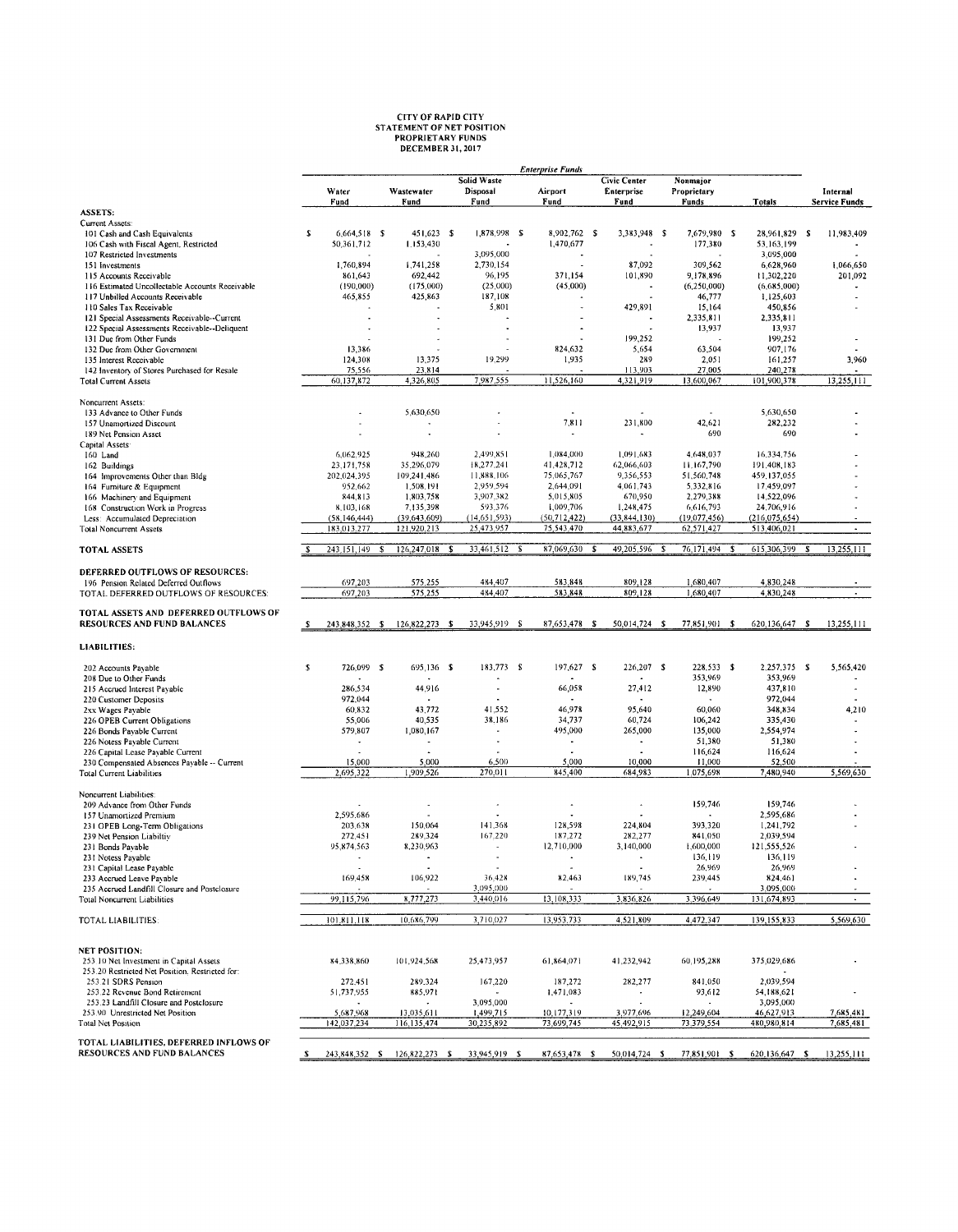#### **CITY OF RAPID CITY** STATEMENT OF REVENUES, EXPENSES, AND CHANGES IN NET POSITION PROPRIETARY FUNDS FOR YEAR ENDED DECEMBER 31, 2017

|                                                                       |             | Water<br>Fund            | Wastewater<br>Fund                   | <b>Solid Waste</b><br><b>Disposal</b><br>Fund |
|-----------------------------------------------------------------------|-------------|--------------------------|--------------------------------------|-----------------------------------------------|
| <b>Operating Revenue:</b>                                             |             |                          |                                      |                                               |
| 380 Charges for Goods and Services<br><b>Total Operating Revenues</b> | $\mathbf S$ | 16,831,989<br>16,831,989 | \$<br>10,802,137<br>\$<br>10,802,137 | 5,778,453<br>5,778,453                        |
|                                                                       |             |                          |                                      |                                               |
| <b>Operating Expenses:</b>                                            |             |                          |                                      |                                               |
| 410 Personal Services                                                 |             | 2,178,484                | 1,986,755                            | 1,963,946                                     |
| 420 Other Current Expense                                             |             | 13,422,291               | 9,040,743                            | 7,282,659                                     |
| 426.2 Materials (Cost of Goods Sold)                                  |             | 291,588                  | 44,923                               |                                               |
| <b>Total Operating Expenses</b>                                       |             | 15,892,363               | 11,072,421                           | 9,246,605                                     |
| Operating Income (Loss)                                               |             | 939,626                  | (270, 284)                           | (3, 468, 152)                                 |
| <b>Nonoperating Revenue (Expense):</b>                                |             |                          |                                      |                                               |
| 361 Investment Earnings                                               |             | 1,269,963                | 83,509                               | 114,308                                       |
| 470 Interest Expense and Fiscal Charges                               |             | (4,427,389)              | (322,903)                            |                                               |
| 366 Gain (Loss) on Disposition of Capital Assets                      |             | 1,154                    |                                      |                                               |
| 369.05 Other Taxes                                                    |             | 242                      | 61,754                               |                                               |
| 313<br>Sales Tax                                                      |             | 135                      |                                      | 111,545                                       |
| 369<br>Other                                                          |             | 55,800                   | 16,521                               | 2,974                                         |
| Total Nonoperating Revenue (Expense)                                  |             | (3,100,095)              | (161, 119)                           | 228,827                                       |
| Income (Loss) Before Capital Grants and Transfers                     |             | (2,160,469)              | (431, 403)                           | (3,239,325)                                   |
| Capital Grants<br>330                                                 |             | 614,904                  |                                      |                                               |
| Contributions from Developers/Others<br>391.7                         |             | 466,255                  |                                      |                                               |
| Transfers In<br>391.01                                                |             |                          | 1,649,217                            |                                               |
| <b>Transfers Out</b><br>511                                           |             | (735, 574)               |                                      | (17, 878)                                     |
| Net Capital Grants, Contributions and Transfers                       |             | 345,585                  | 1,649,217                            | (17, 878)                                     |
| Change in Net Position                                                |             | (1,814,884)              | 1,217,814                            | (3,257,203)                                   |
| Net Position - Beginning                                              |             | 143,852,118              | 114,917,660                          | 33,493,095                                    |
| <b>NET POSITION - ENDING</b>                                          |             | 142,037,234              | 116,135,474                          | 30,235,892                                    |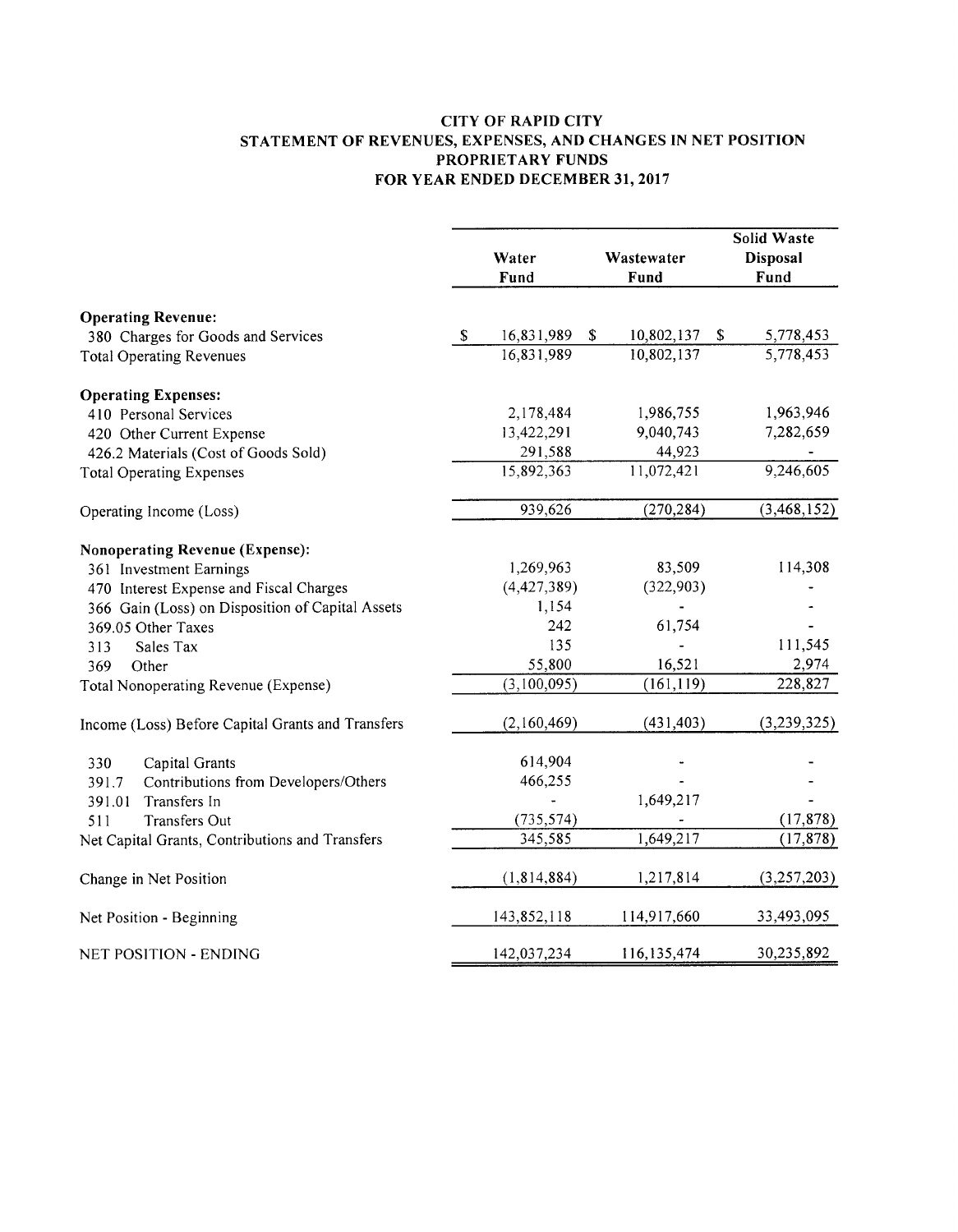|      | <b>Enterprise Funds</b> |                           |                     |             |             |                           |               |          |                      |
|------|-------------------------|---------------------------|---------------------|-------------|-------------|---------------------------|---------------|----------|----------------------|
|      |                         |                           | <b>Civic Center</b> |             | Nonmajor    |                           |               |          |                      |
|      | Airport                 |                           | Enterprise          |             | Proprietary |                           |               | Internal |                      |
|      | Fund                    |                           | Fund                |             | Funds       |                           | <b>Totals</b> |          | <b>Service Funds</b> |
|      |                         |                           |                     |             |             |                           |               |          |                      |
| $\$$ | 8,394,365               | $\boldsymbol{\mathsf{s}}$ | 5,654,255           | $\mathbb S$ | 11,635,487  | $\boldsymbol{\mathsf{S}}$ | 59,096,686    | \$       | 9,730,595            |
|      | 8,394,365               |                           | 5,654,255           |             | 11,635,487  |                           | 59,096,686    |          | 9,220,086            |
|      |                         |                           |                     |             |             |                           |               |          |                      |
|      | 1,742,848               |                           | 4,414,482           |             | 6,006,321   |                           | 18,292,836    |          | 8,283,298            |
|      | 7,752,211               |                           | 4,538,501           |             | 4,827,548   |                           | 46,863,953    |          | 2,180,917            |
|      |                         |                           | 887,147             |             | 29,236      |                           | 1,252,894     |          |                      |
|      | 9,495,059               |                           | 9,840,130           |             | 10,863,105  |                           | 66,409,683    |          | 10,464,215           |
|      | (1,100,694)             |                           | (4,185,875)         |             | 772,382     |                           | (7,312,997)   |          | (1, 244, 129)        |
|      |                         |                           |                     |             |             |                           |               |          |                      |
|      | 29,075                  |                           | 10,022              |             | 24,529      |                           | 1,531,406     |          | 54,597               |
|      | (890, 381)              |                           | (123, 850)          |             | (88, 775)   |                           | (5,853,298)   |          |                      |
|      | 1,988                   |                           | 3,160               |             | 404         |                           | 6,706         |          |                      |
|      | 133,754                 |                           | 74                  |             |             |                           | 195,824       |          |                      |
|      | 7,114                   |                           | 4,685,904           |             | 223,598     |                           | 5,028,296     |          |                      |
|      | 168,864                 |                           | 66,709              |             | 203,259     |                           | 514,127       |          |                      |
|      | (549, 586)              |                           | 4,642,019           |             | 363,015     |                           | 1,423,061     |          | 54,597               |
|      | (1,650,280)             |                           | 456,144             |             | 1,135,397   |                           | (5,889,936)   |          | (1,189,532)          |
|      | 3,189,222               |                           |                     |             |             |                           | 3,804,126     |          |                      |
|      |                         |                           |                     |             |             |                           | 466,255       |          |                      |
|      |                         |                           |                     |             | 344,946     |                           | 1,994,163     |          |                      |
|      |                         |                           |                     |             |             |                           | (753, 452)    |          |                      |
|      | 3,189,222               |                           | L.                  |             | 344,946     |                           | 5,511,092     |          |                      |
|      | 1,538,942               |                           | 456,144             |             | 1,480,343   |                           | (378, 844)    |          | (1,189,532)          |
|      | 72,160,803              |                           | 45,036,771          |             | 71,899,211  |                           | 481,359,658   |          | 8,875,013            |
|      | 73,699,745              |                           | 45,492,915          |             | 73,379,554  |                           | 480,980,814   |          | 7,685,481            |